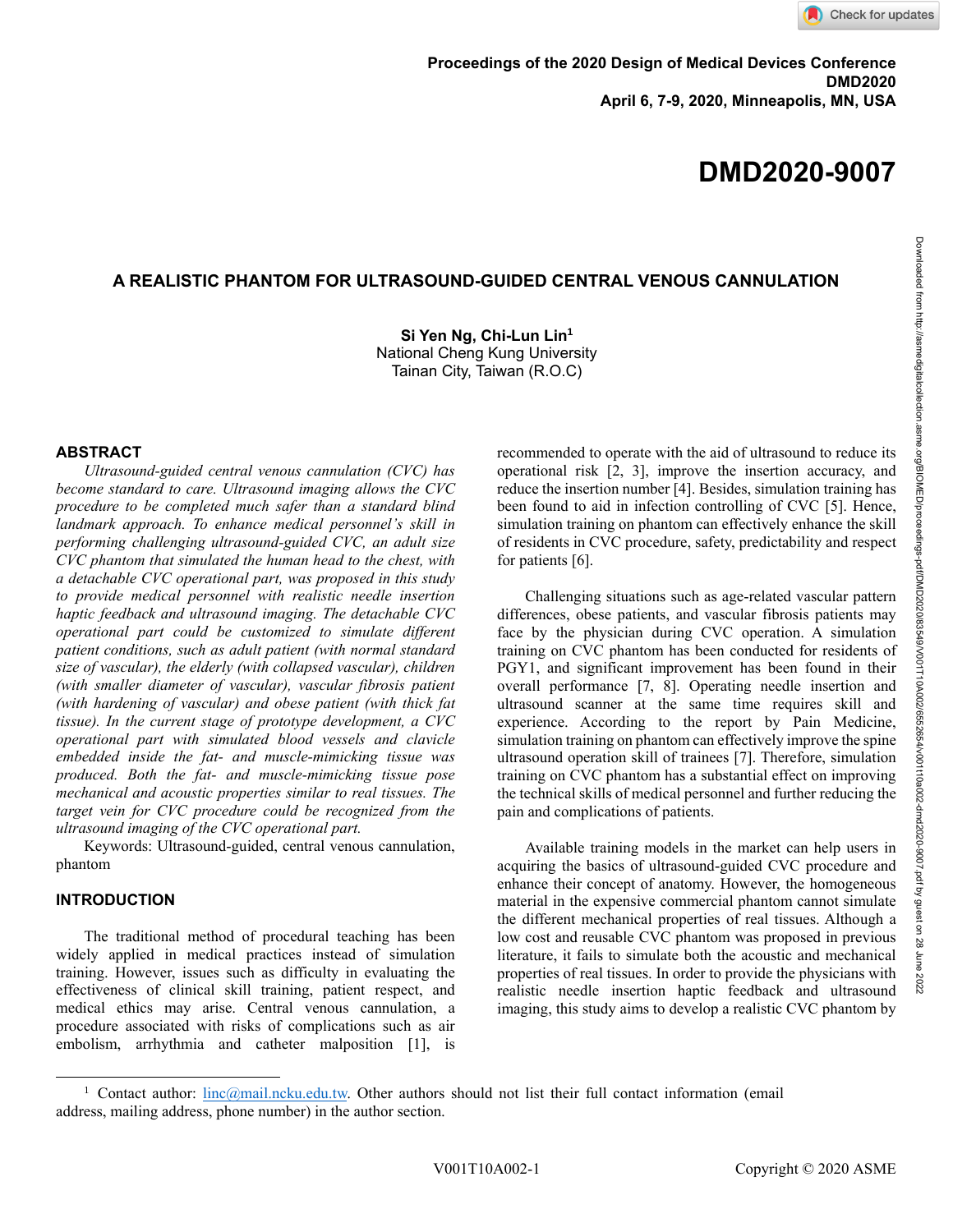embedding the simulated blood vessels and clavicle inside the fat- and muscle- mimicking tissues.

# **MATERIALS AND METHODS 2.1 Preparation of Tissue Mimicking Materials**

The liquid and powder components of the International Electromechanical Commission (IEC) tissue mimicking material (TMM) in Table 1 [9] were mixed and heated to produce fat- and muscle-mimicking tissue samples. The cooled mixture was poured into a cylindrical perspex mold, and a layer of saran wrap was applied to prevent the TMM sample from desiccating before acoustic testing.

| Weight composition of the TMM (by %)<br>Table 1. |                        |  |
|--------------------------------------------------|------------------------|--|
| Component                                        | Weight Composition (%) |  |
| Distilled, degassed, deionized<br>water          | 82.97                  |  |
| Glycerol                                         | 11.21                  |  |
| Benzalkonium chloride                            | 0.46                   |  |
| Agar                                             | 3.00                   |  |
| Silicon carbide $(17 \mu m)$                     | 0.53                   |  |
| Aluminum oxide $(3-5 \mu m)$                     | 0.95                   |  |
| Aluminum oxide $(0.3 \mu m)$                     | 0.88                   |  |

#### **2.2 Characterization of Mechanical Properties**

The cooled TMM in cylindrical mold (76mm diameter and 25mm height) was prepared for the indentation test at room temperature  $(25^{\circ}C)$  using the MTS INSIGHT-1 machine. Young's modulus, *E,* of the TMM sample, was characterized through an indentation test. An indenter with a diameter of 12 mm compressed the TMM sample with a velocity of 0.5 mm/s until a depth of 6 mm was reached.

#### **2.3 Characterization of Acoustic Properties**

The acoustic testing system included an ultrasound research platform (Vantage 256, Verasonics, Redmond, WA, USA), a three-axis motor stage, and the programming software MATLAB 2018b (MathWorks, Natick, MA, USA). A linear ultrasound probe (L7-4, Broadsound Corporation, Taiwan) with a frequency centered at 7MHz was used in this system.

The acoustic measurement used an ultrasound probe to scan the reflector and computed the time interval between the peaks of the radiofrequency pulses. The measurement was performed first with the sample placed between the probe and the reflector to obtain a result (sample data). The sample was then removed to measure another result as reference data. All acoustic measurements were carried out in degassed water. Equation 1 was used to calculate the speed of sound of the sample, *c<sup>m</sup>*

$$
c_m = \left(\frac{T_w - T_m}{t_2 - t_1} + 1\right) c_w \tag{1}
$$

where  $T_m$  and  $T_w$  are time periods for the pulse signal to travel between the probe and the reflector calculated from the sample data and the reference data, and  $t_1$  and  $t_2$  are time periods for the pulse signal to reach the front and rear faces of the sample after being fired. The measurement was repeated three times for each sample. The attenuation coefficient,  $\alpha$  ( $dB.cm^{-1}$ ), was calculated by Eqn. 2, where *d* is the thickness of the sample, *A(f)* is the sample magnitude spectrum at frequency *f*, and *A<sup>o</sup> (f)* is the reference magnitude spectrum at frequency *f*.

$$
\alpha(f) = -\frac{20}{2d} \log_{10} \frac{A(f)}{A_o(f)}\tag{2}
$$

### **2.4 Fabrication of CVC Phantom**

The realistic CVC phantom is made up of two parts – the human body appearance model and the CVC operational part (neck module block). The human appearance model, which was made of silicone will simulate the human head to the chest, and present in an adult size. Near the neck of the human appearance model, there will be a groove for the placement of the CVC operational part. However, the development of this prototype will mainly focus on the fabrication of the CVC operational part, which consisted of simulated blood vessels and bone that were embedded inside the fat- and muscle-mimicking materials.

Two water-filled strip shape balloons were used to simulate the jugular vein and carotid artery. The simulated blood vessels were attached to a clavicle and placed into a rectangular container (Fig. 1). Firstly, resin and hardener were mixed in a mix ratio of 100:2 as followed the instruction in the product manual. The mixture of silicone liquid was then poured into the container. This layer of silicone will simulate the base for which CVC operational part will be placed on. After the silicone layer was cured, the muscle-mimicking material was prepared and poured on the top of the silicone layer until the simulated blood vessels and clavicle were fully covered. Lastly, a final thin layer of fat-mimicking material was prepared and poured into the container. The final prototype of the CVC operational part was shown in Fig. 2.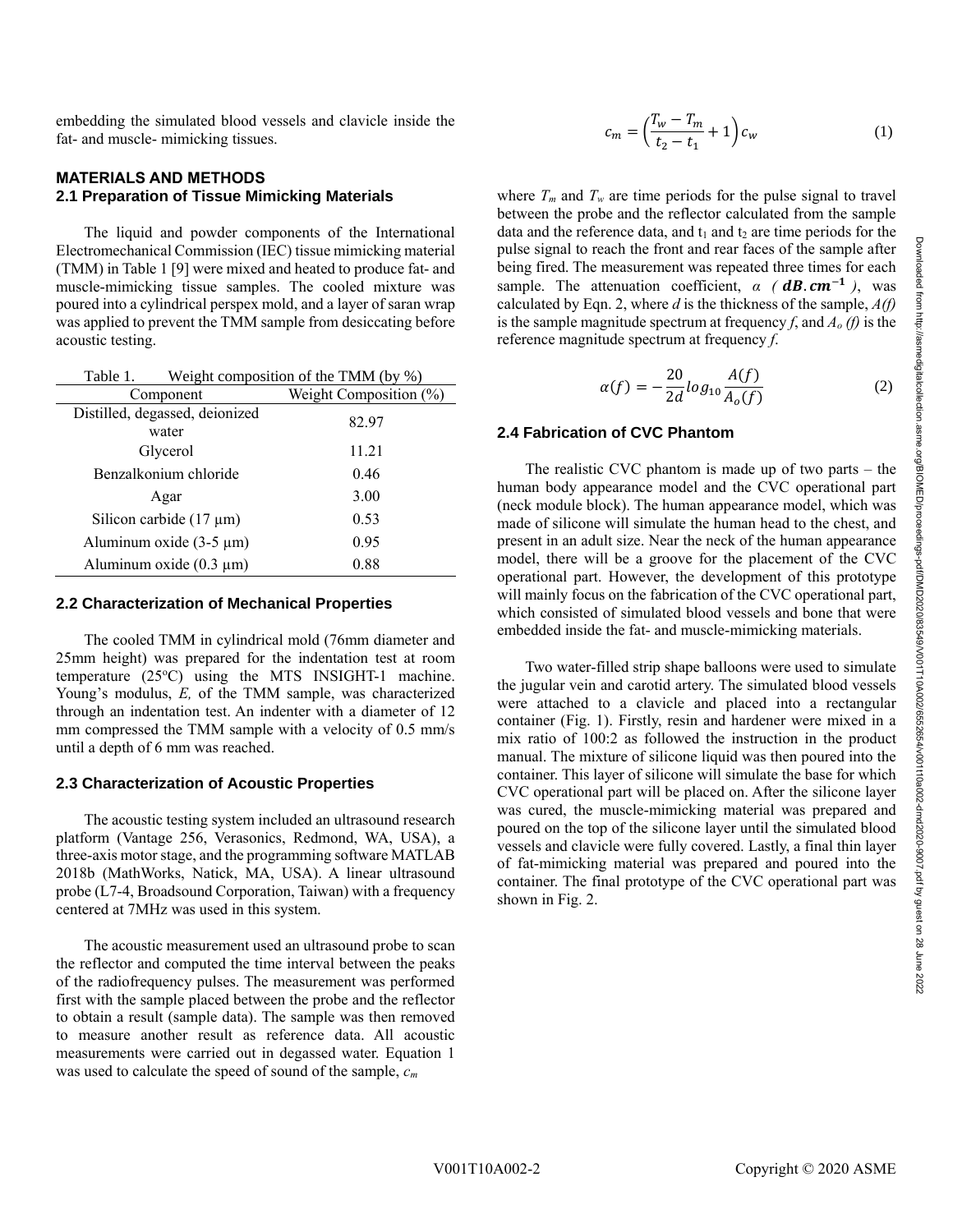

FIGURE 1: SIMULATED BLOOD VESSELS AND CLAVICLE WERE PLACED IN THE CONTAINER



FIGURE 2: FINAL PROTOTYPE OF CVC OPERATIONAL PART

## **RESULTS**

The mechanical (Young's modulus) and acoustic (speed of sound and attenuation coefficient) properties for real tissues and TMMs were listed in Table 2. The Young's moduli of both fatand muscle-mimicking materials were higher than the real tissues. However, this result is acceptable because Young's modulus ratio of muscle- to fat-mimicking tissues (4.5 times) was nearly the same as that between real tissues (5.1 times). Meanwhile, the speeds of sound and attenuation coefficients of the fat- and muscle-mimicking materials were nearly fit into the ranges for real tissues.

Two different views (sagittal and transverse) of ultrasound images acquired from the developed CVC operational part phantom were compared with those in a real case, as shown in Fig. 3 and 4. The internal jugular vein in a real case ultrasound image was able to be duplicated in our CVC phantom's ultrasound image and could be recognized.



FIGURE 3: SAGITTAL VIEW OF INTERNAL JUGULAR VEIN, (A) ULTRASOUND IMAGE OF CVC OPERATIONAL PART, (B) ULTRASOUND IMAGE ACQUIRED FROM THE REAL CASE [10]



FIGURE 4: TRANSVERSE VIEW OF INTERNAL JUGULAR VEIN, (A) ULTRASOUND IMAGE OF CVC OPERATIONAL PART, (B) ULTRASOUND IMAGE ACQUIRED FROM THE REAL CASE [10]

Table 2. Mechanical and acoustic properties for real tissues (targeted outcome) and TMMs (experimental result).

|                         |                                       | Fat tissue  | Muscle<br>tissue |
|-------------------------|---------------------------------------|-------------|------------------|
| Targeted<br>outcome     | Young's<br>modulus<br>(kPa)           | 2.5         | 12.8             |
|                         | Speed<br>of sound<br>(m/s)            | 1476-1480   | 1555-1616        |
|                         | Attenuation<br>coefficient<br>(dB/cm) | $0.6 - 5.2$ | 1.03             |
| Experimental<br>results | Young's<br>modulus<br>(kPa)           | 104.1       | 472.5            |
|                         | Speed<br>of sound<br>(m/s)            | 1666.07     | 1624.16          |
|                         | Attenuation<br>coefficient<br>(dB/cm) | 1.30        | 0.99             |

## **DISCUSSION**

In this stage of prototype development, a simple configuration of the CVC operational part was produced. The CVC operational part consisted of simulated blood vessels (normal patient) and clavicle, which were embedded inside the fat- and muscle mimicking tissues. The mechanical and acoustic properties of fat- and muscle-mimicking tissues were emphasized to provide medical personnel with realistic haptic feedback and ultrasound imaging during needle insertion.

The speed of sound and attenuation coefficient of the TMMs used in our CVC phantom were nearly fit into the range of real tissues. Although Young's moduli of TMMs were larger than the real tissues, Young's modulus ratio of muscle- to fat-mimicking tissues (4.5 times) was nearly the same as Young's modulus ratio of real tissues (5.1 times). Ultrasound images at sagittal and